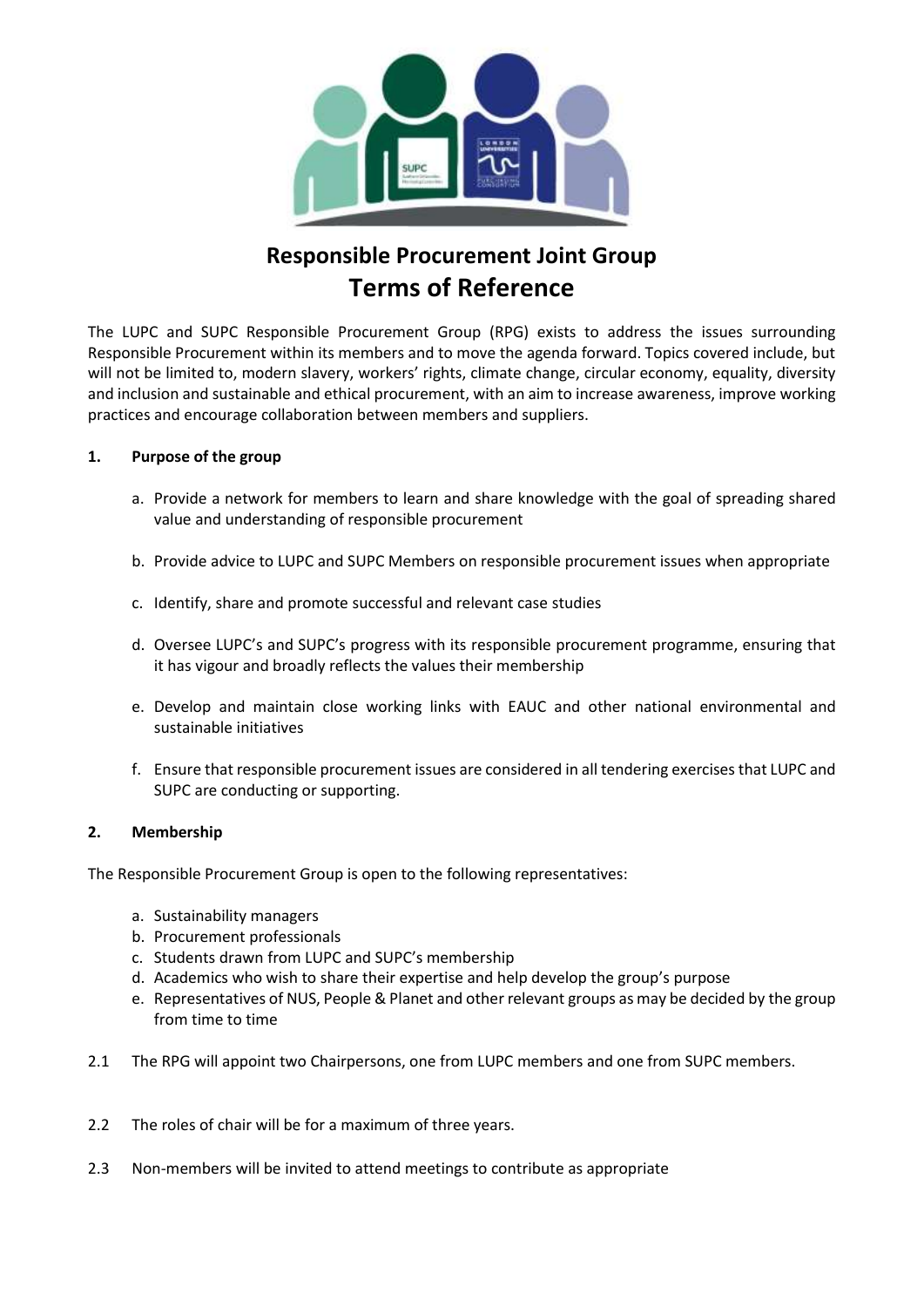# **3. Accountability**

3.1 The RPG will report to LUPC and SUPC Boards and they shall have the power to dissolve the group forthwith.

### **4. Working methods**

- 4.1 RPG's role shall generally be to recommend, endorse and oversee work carried out or co-ordinated by LUPC and SUPC.
- 4.2 RPG Members are not expected to undertake significant work themselves.
- 4.3 RPG may convene sub-groups for certain, specific purposes.
- 4.4 Academics will advise LUPC and SUPC on the latest developments within responsible procurement, on the direction our responsible procurement work should go and the impact of our current work.
- 4.5 RPG will meet three times a year. LUPC and SUPC will host an annual responsible procurement event at the end of the year.
- 4.6 LUPC and SUPC will alternate hosting the meetings, this will include organising and taking meeting minutes
- 4.7 The Chairs will approve the agenda for each meeting. RPG members may propose agenda items for meetings. Meeting papers will be circulated by email at least one week prior to the date of the meeting.
- 4.8 Each meeting will have a presentation by one of its members, which will be recorded and available on LUPC and SUPC websites. The meetings and discussions will not be recorded.
- 4.9 Non-members may be invited to RPAG meetings from time to time at the approval of the Chair for specific agenda items.

# **5. Review**

The work of the Responsible Procurement Group and these Terms of Reference shall be reviewed at least every two years to ensure ongoing relevance and effectiveness.